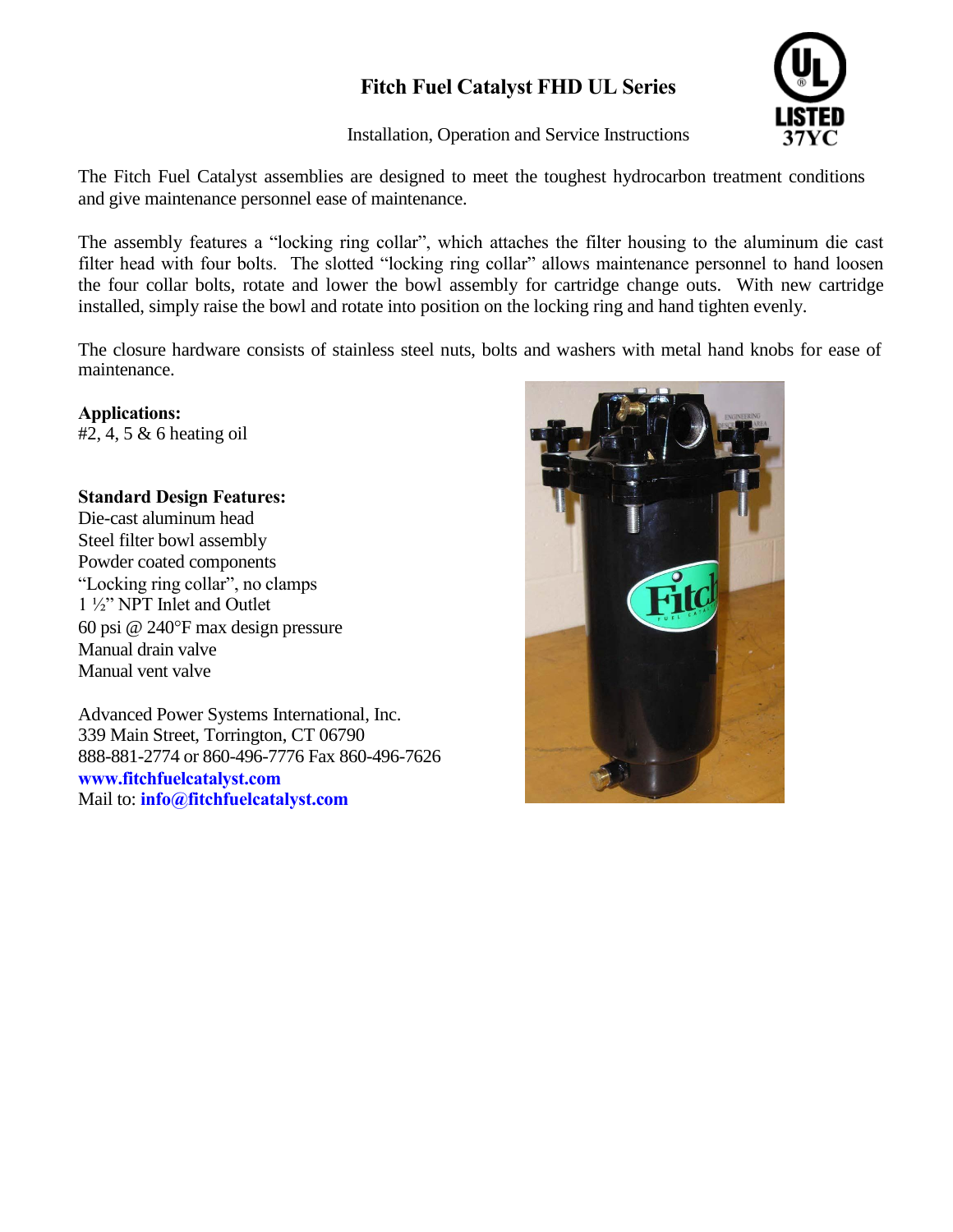## **Installation, Operating & Service Instructions**

### **Installation**

Remove the housing protectors from the inlet and outlet connections. Make certain that connections are free of any debris.

**Important: Ensure that a fuel filter is always placed before the Fitch Fuel Catalyst unit. Be sure to correctly identify the inlet and outlet connections to avoid piping the unit backwards. The unit will not perform properly if connections are reversed.** 

Provide shut-off valves in the inlet and outlet piping as close to the unit as possible for isolating the unit from the system when cartridge replacement is necessary. (See illustration)

Connect the housing into the piping system with a minimum number of turns and fittings, pipe dope and Teflon tape especially on the inlet side.

Provide room for the housing to clear the cartridge during change-out. **2 inch base clearance required.** 

#### **Operation and Service**

**NOTE**: It is recommended that the vent and drain valves be opened on a scheduled basis to permit the escape of entrapped air and accumulated water.

**Note**: The head gasket should be carefully inspected for signs of damage or deterioration each time the housing is opened. We recommend the gasket be lubricated with petroleum jelly prior to installation.

#### **Core Cleaning or Replacement Procedures**

The Fitch Fuel Catalyst should be cleaned when used with 4 or 6 oil every 1,000 hours or 3 months. The Catalyst core should be replaced every 10,000 boiler working hours or 5 years.

Caution: Use only non-sparking tools when performing any maintenance or service work on this equipment.

- 1. Close the inlet and outlet isolation valves to isolate the filter from the system.
- 2. Open the drain valve on the housing bottom; allow all fluid to drain from the unit.
- 3. Open the vent valve on the cover of the housing; allow the unit to thoroughly vent before opening the cover.
- 4. Loosen the 4 knobs attaching the head to the housing flange.
- 5. Remove the head gasket and clean.

6. Flush the interior of the housing with clean, processed, filtered product or a suitable solvent. A nonmetallic bristle brush will help to remove caked-on debris. Rinse the housing and unit cover with a clean solvent and dry with soft, lint-free wiping cloths.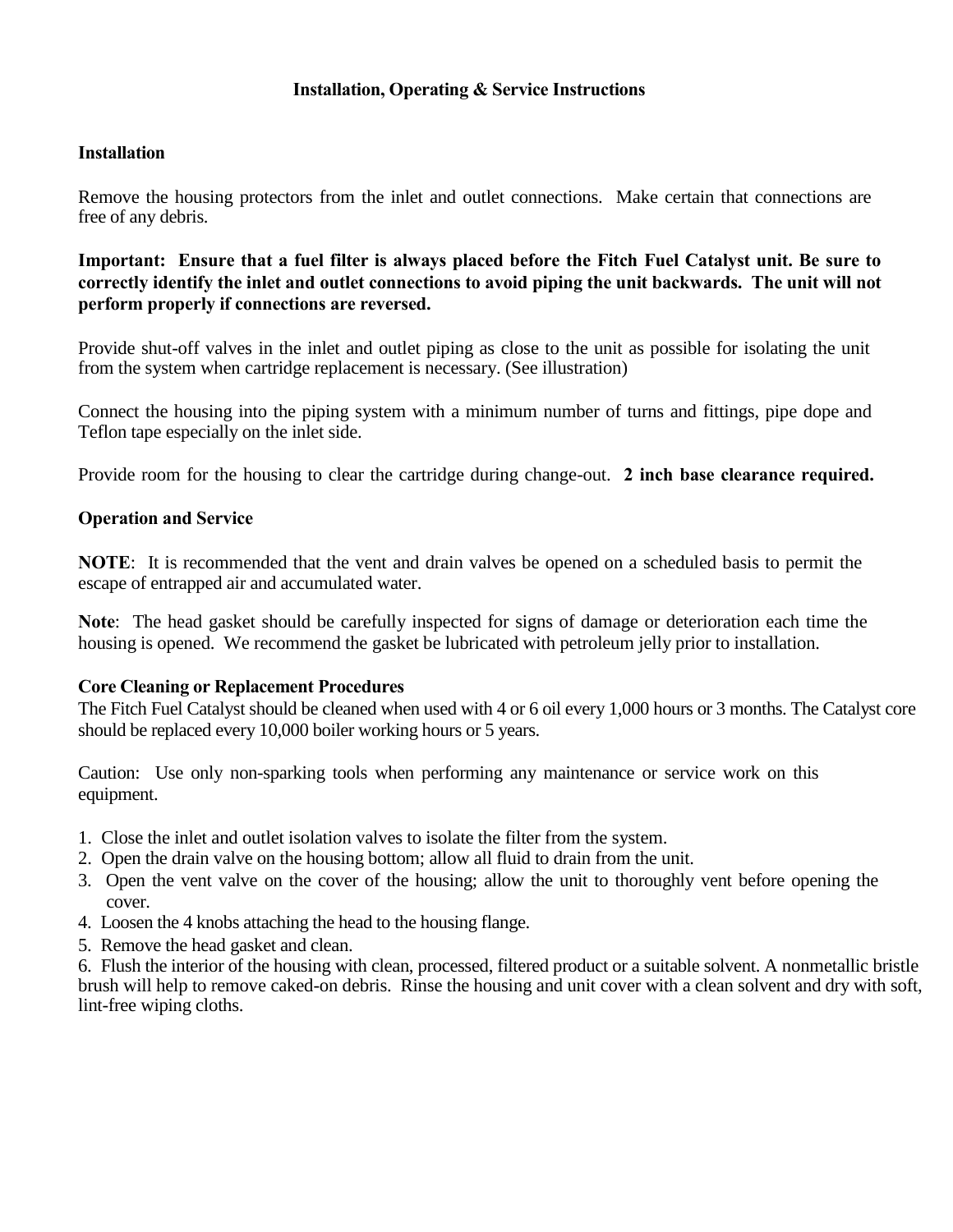- 7. Lightly lubricate the head gasket with Vaseline or Petroleum Jelly and position it on the head. If Vaseline is not available lubricate the gasket with the fuel or oil it will be used in.
- 8. Insert the cleaned or new core into the housing.
- 9. "Rotate" housing onto the collar bolts, hand tighten knobs until head is "snug" to housing. See attached illustration.

**NOTE**: A torque wrench is recommended. Tighten all collar bolts to 50 in lbs.

- 10. Close the drain plug or valve on the bottom of the housing.
- 11. SLOWLY open the inlet and outlet valves; allow the unit to fill completely.
- 12. Leave the vent valve on top of the unit open; to allow entrapped air to escape while filling.
- 13. When a small amount of fluid flows from the vent, close it tightly.
- 14. During the initial filling and after the above maintenance, and while unit is in operation, examine housing and all connections for leaks. Including head/flange junction.
- 15. Assure any and all leaks are identified and repaired before allowing fuel to flow through housing.

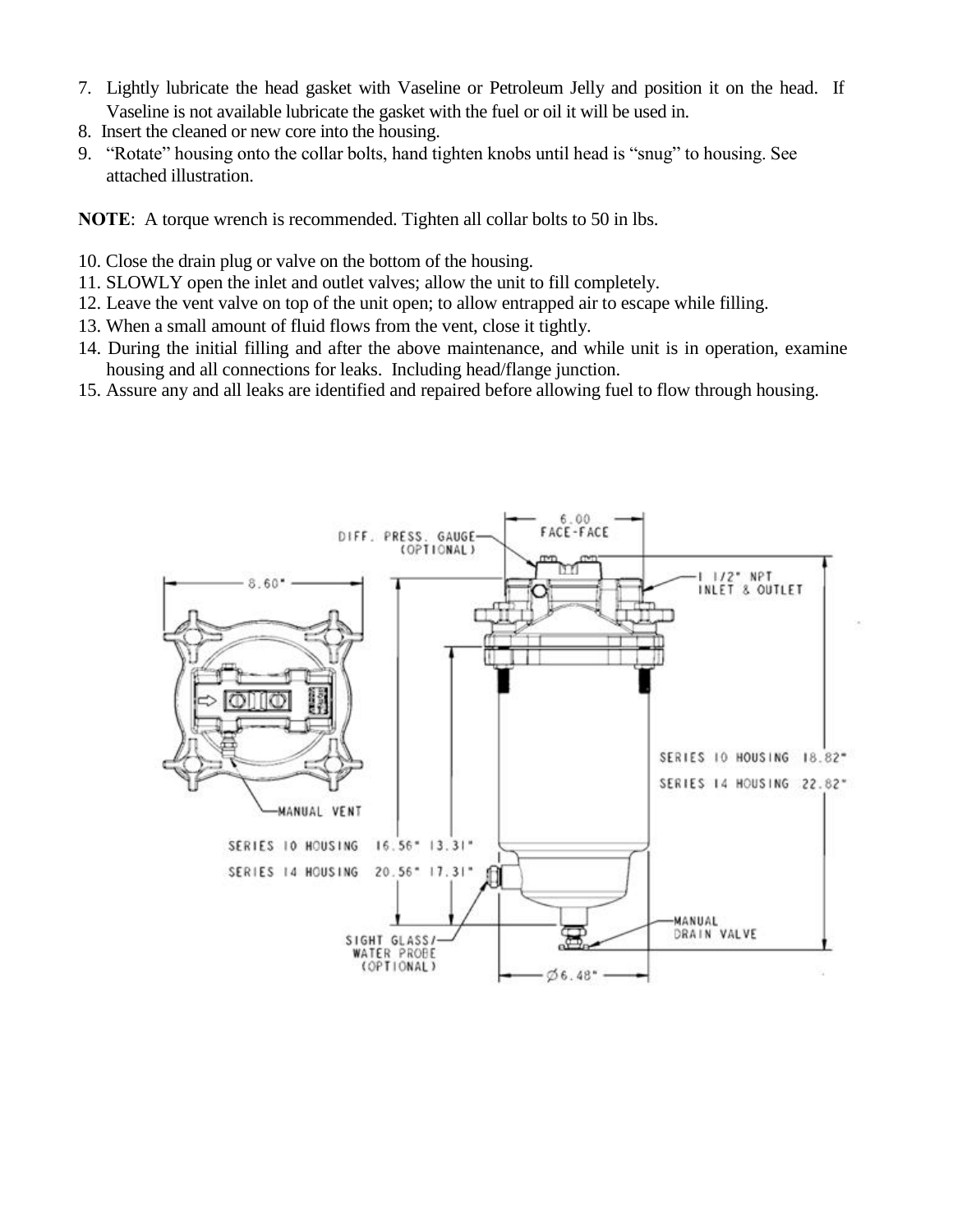**Illustration: Housing to Head Assembly** 



# **Notes:**

- 1. Hand tighten all four collar bolts evenly.
- 2. If a torque wrench is used: torque each collar bolt to 50 in-lbs.